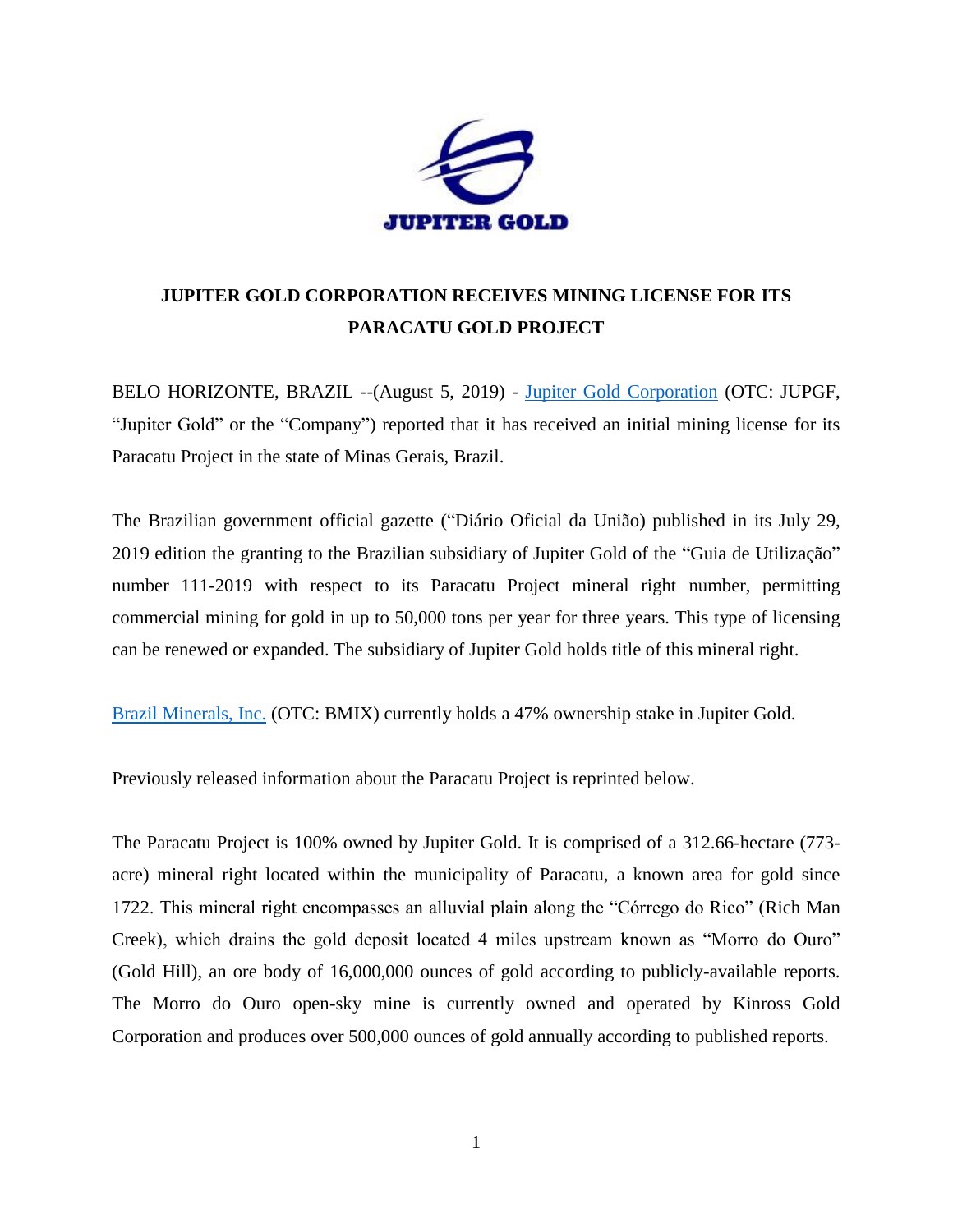Jupiter Gold's geologist had initially planned for an exploratory drilling campaign for the Paracatu Gold Project with six drill holes spaced 100 meters apart. Upon initial drilling, immediate visualization of fine gold in several holes resulted in the decision to expand from an exploratory to a detailed drilling campaign. A total of 23 holes spaced 25-30 meters were drilled using a Banka 4-inch percussion rotary drill. Gold was visualized in 18 out of the 23 drill holes executed. Fine gold was observed within gravel at depths varying from 0.5 meters (app. 20 inches) to 7.8 meters (app. 26 feet). Samples were submitted to the SGS-Geosol laboratory unit in Belo Horizonte, Brazil, where geochemical analysis was performed by Fire Assay Atomic Absorption protocols, and 18 of 23 drill holes were confirmed positive for gold.

## **About Us**

[Jupiter Gold Corporation](http://www.jupitergoldcorp.com/) (OTC: JUPGF) is a gold royalty company and it also fully owns several exploratory-stage projects in gold, palladium, and platinum. Jupiter Gold has never issued any debt, relying only on equity capital. Jupiter Gold's annual financial statements are audited by a U.S. auditor. The Company files required periodic reports with the Securities and Exchange Commission. Its common stock trades in the U.S. over-the-counter market under the ticker symbol JUPGF and its shares may be transacted through various brokers-dealers such as TD Ameritrade, Inc., Glendale Securities, Inc. and Charles Schwab Corp. More information on Jupiter Gold can be found at [www.jupitergoldcorp.com](http://www.jupitergoldcorp.com/) and it can be followed on Twitter [@JupiterGoldCorp.](http://www.twitter.com/JupiterGoldCorp)

## **Safe Harbor Statement**

*This press release contains forward-looking statements made under the "safe harbor" provisions of the U.S. Private Securities Litigation Reform Act of 1995. Forward looking statements are based upon the current plans, estimates and projections of Jupiter Gold Corporation's management and are subject to risks and uncertainties, which could cause actual results to differ from the forward- looking statements. Such statements include, among others, those concerning market and industry segment growth and demand and acceptance of new and existing products; any projections of production, reserves, sales, earnings, revenue, margins or other financial*